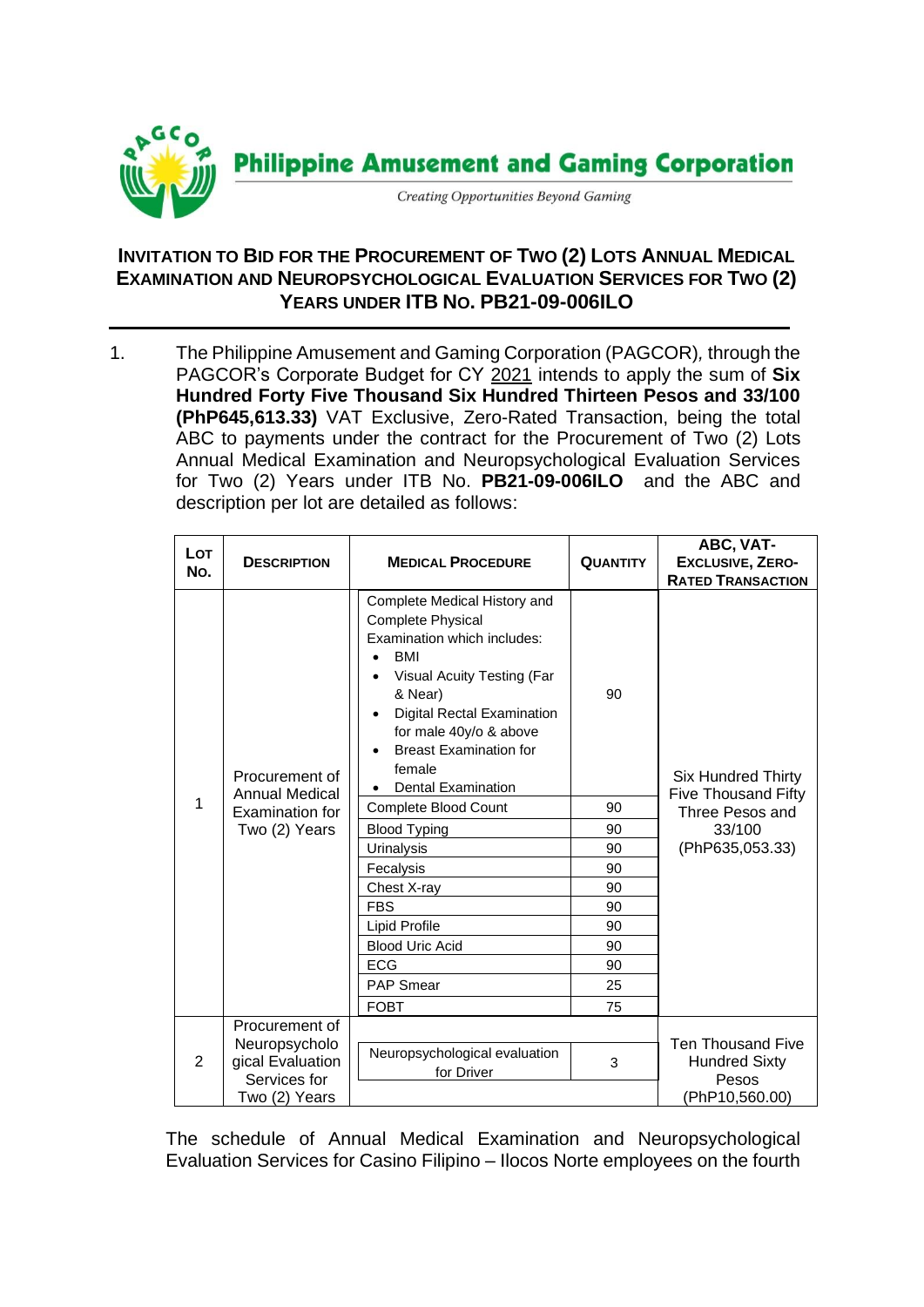$(4<sup>th</sup>)$  quarter of 2021 & third  $(3<sup>rd</sup>)$  quarter of 2022. Specific date will be scheduled by Casino Filipino - Ilocos Norte Health Services and Wellness Unit.

Bids received in excess of the ABC for each lot shall be automatically rejected at bid opening.

- 2. The PAGCOR now invites bids for the above Procurement Project. The complete schedule of deliveries is provided in the Section VI (Schedule of Requirements) of the Bidding Documents which will commence from the date of receipt by the winning supplier of the Notice to Proceed for a period of two (2) years or until the volume or contract amount has already been depleted or consumed, whichever comes first. Bidders should have completed, within **five (5) years** from the date of submission and receipt of bids, at least single (1) contract similar to the Project. The description of an eligible bidder is contained in the Bidding Documents, particularly, in Section II (Instructions to Bidders).
- 3. Bidding will be conducted through open competitive bidding procedures using a non-discretionary "*pass/fail*" criterion as specified in the 2016 revised Implementing Rules and Regulations (IRR) of Republic Act (RA) No. 9184.

Bidding is restricted to Filipino citizens/sole proprietorships, partnerships, or organizations with at least sixty percent (60%) interest or outstanding capital stock belonging to citizens of the Philippines, and to citizens or organizations of a country the laws or regulations of which grant similar rights or privileges to Filipino citizens, pursuant to RA No. 5183.

- 4. Prospective Bidders may obtain further information from PAGCOR and interested bidders may inspect and obtain further information from the Procurement Section (PS), as the BBAC Secretariat, of PAGCOR and/or inspect the Bidding Documents at the Casino Filipino – Ilocos Norte, Second Floor (2<sup>nd Flr</sup>), Viven Hotel, San Nicolas, Ilocos Norte during office hours of PAGCOR from Monday to Friday 1:00PM to 8:00PM.
- 5. A complete set of Bidding Documents may be acquired by interested Bidders on **September 30, 2021, Thursday to October 25, 2021, Monday** from the given address and website(s) below upon payment of the applicable fee for the Bidding Documents, pursuant to the latest Guidelines issued by the GPPB, based on the following schedule:

| <b>Approved Budget for the Contract</b> | <b>Cost of Bidding</b><br><b>Documents</b><br>(in Philippine Pesos) |  |
|-----------------------------------------|---------------------------------------------------------------------|--|
| More than 500,000.00 up to 1 Million    | 1,000.00                                                            |  |
| 500,000.00 and below                    | 500.00                                                              |  |

PAGCOR shall allow the bidder to present its proof of payment for the fees either in person, by facsimile, or through electronic means.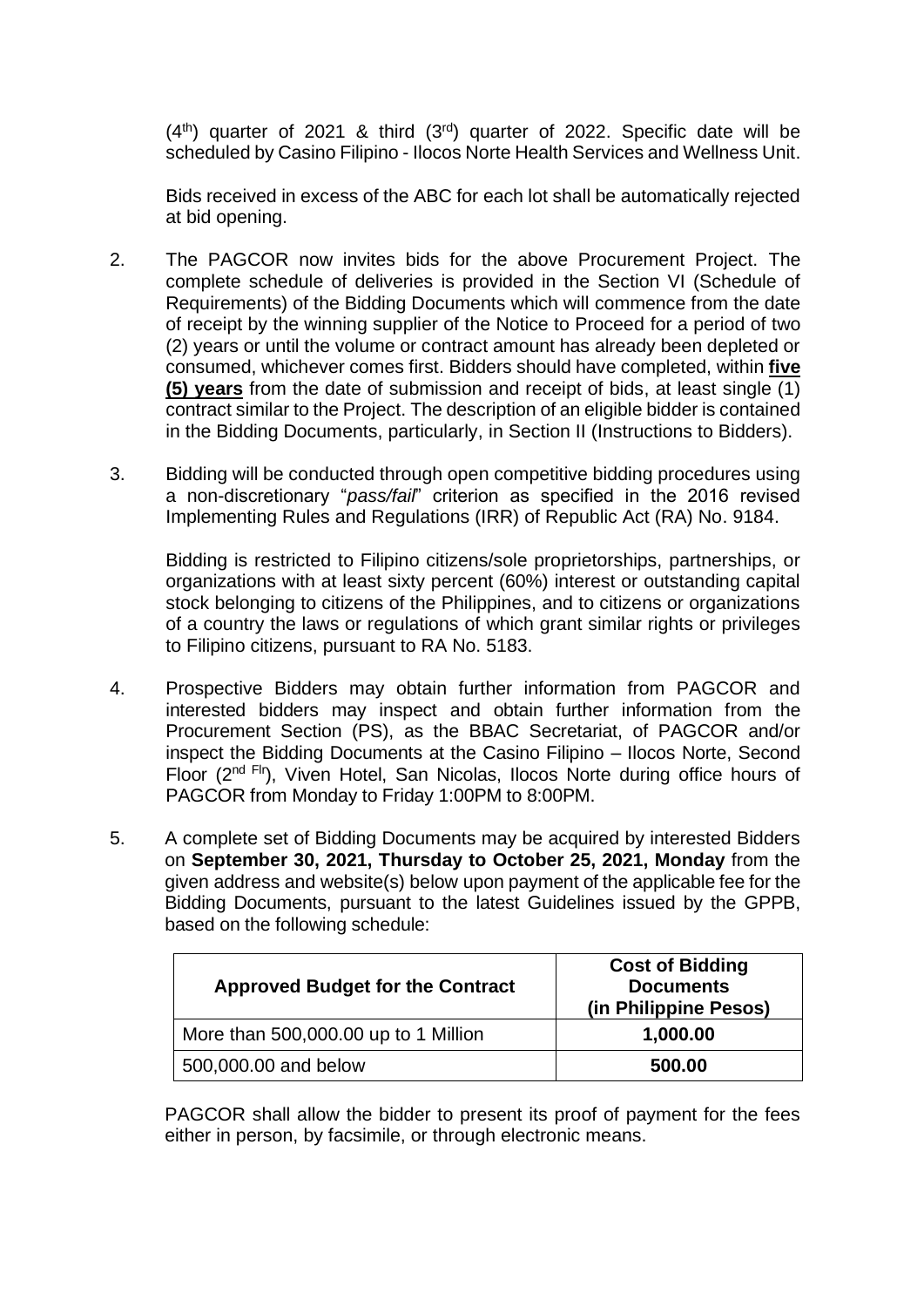Prospective bidders may also download the Bidding Documents free of charge from **[www.pagcor.ph](http://www.pagcor.ph/)** and **www.philgeps.gov.ph** and may be allowed to submit bids provided that bidders pay the applicable fee of the Bidding Documents not later than the deadline for the submission and receipt of bids.

In effecting payment for the Bidding Documents, prospective bidders shall present either the Payment Slip, which may be secured from the PS, or a copy of this Invitation to Bid (ITB) to PAGCOR's Cashier, located at the Casino Filipino – Ilocos Norte, Second Floor ( $2<sup>nd Fri</sup>$ ), Viven Hotel, San Nicolas, Ilocos Norte.

- 6. The PAGCOR will hold a **Pre-Bid Conference on October 11, 2021, Monday at 2:00PM** at the Casino Filipino – Ilocos Norte, Second Floor (2<sup>nd Flr</sup>), Viven Hotel, San Nicolas, Ilocos Norte **OR [via Zoom]**, which shall be open to prospective bidders.
- 7. Bids must be duly received by the BBAC Secretariat through manual submission on or before **October 25, 2021, Monday at 1:45PM** at the Casino Filipino – Ilocos Norte, Second Floor ( $2<sup>nd Fri</sup>$ ), Viven Hotel, San Nicolas, Ilocos Norte. Late bids shall not be accepted.
- 8. All Bids must be accompanied by a bid security in any of the acceptable forms and in the amount stated in **ITB Clause 14**.
- 9. Bid opening shall be on **October 25, 2021, Monday at 2:00PM** onwards at the Casino Filipino – Ilocos Norte, Second Floor  $(2^{nd}$  Flr), Viven Hotel, San Nicolas, Ilocos Norte. Bids will be opened in the presence of the bidders' representatives who choose to attend the activity.
- 10. Bidders shall bear all costs associated with the preparation and submission of their bids, and PAGCOR will in no case, be responsible or liable for those costs, regardless of the conduct or outcome of the bidding process.

Bidders should note that PAGCOR will accept bids only from those that have paid the applicable fee for the Bidding Documents.

PAGCOR assumes no responsibility whatsoever to compensate or indemnify bidders for any expenses incurred in the preparation of their bids.

In accordance with Government Procurement Policy Board (GPPB) Circular 06-2005 - Tie-Breaking Method, the Bids and Awards Committee (BAC) shall use a non-discretionary and non-discriminatory measure based on sheer luck or chance, which is "DRAW LOTS," in the event that two (2) or more bidders have been post-qualified and determined as the bidder having the Lowest Calculated Responsive Bid (LCRB) to determine the final bidder having the LCRB, based on the following procedures:

- a) In alphabetical order, the bidders shall pick one rolled paper.
- b) The lucky bidder who would pick the paper with a "CONGRATULATIONS" remark shall be declared as the final bidder having the LCRB and recommended for award of the contract.